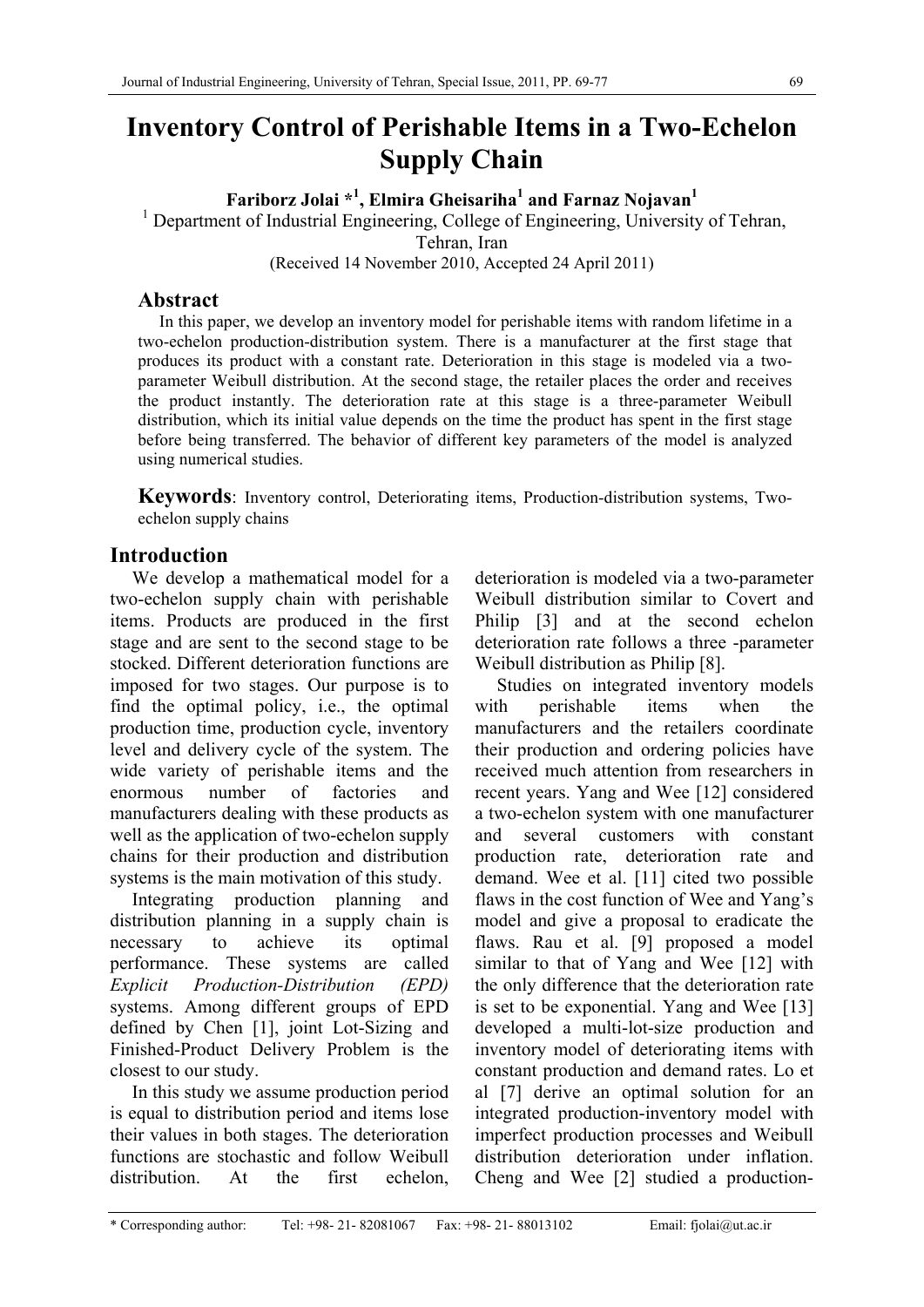inventory deterioration model considering pricing policy, warranty period, imperfect production and stock dependent demand. Lee and Hsu [6] study the two-warehouse inventory control model for deteriorating items with finite replenishment rate. Wang et al [10] empirically showed different deterioration rates in each echelon affect performances of individuals and integrated inventory policies. To the best of our knowledge, this is the first study considering perishable items in a two-echelon supply chain having production at the first stage and warehouse at the second stage.

The following assumptions are made in developing the mathematical model:

- 1- Demand rate is constant.
- 2- The product is produced on one production line or production machine. There is constant set up cost at the beginning of each production cycle.
- 3- Inventory control is continuous.
- 4- Lead-time is constant and zero
- 5- At the first stage there is only one producer.
- 6- At the second stage there is only one retailer.
- 7- Shortage is not allowed.
- 8- Deterioration of items begins at the first stage right after being produced.
- 9- The rate of deterioration and its parameters are known for both stages.
- 10- Replacing or repairing the deteriorated items is not allowed.
- 11- Our purpose is to find the optimal policy, i.e., the optimal production time, production cycle, inventory level and delivery cycle of the system.

The rest of this paper is organized as follows: In section 2 we develop a mathematical problem based on our assumptions. In Section 3 we solve the proposed model using numerical analysis and investigate the behavior of optimal solution as different parameters of the model change. Conclusion is presented in Section 4.

# **Mathematical Model**

For describing the model and its solution we need the following notations, see figure 1:



**Figure 1: An illustration of the proposed twoechelon system**

- *D:* Demand per unit of time
- *P:* Production per unit of time

*T:* Production cycle (time between two consequent setups)

*R:* Delivery cycle (time between two consequent deliveries)

- *A:* Delivery cost
- *S:* Set-up cost
- *s:* Set-up time
- *C<sub>1</sub>*: Cost of one unit of product for producer

*C2:* Cost of one unit of product for the retailer

*h:* Cost of keeping an item in per unit of time *Tp:* Production time in a production cycle

*t:* time (representing the age of items)

*I<sub>i</sub>*(*t*): Inventory level at the *i*<sup>th</sup> stage (*i*=*1,2*)

*fi(t):* Density function of items life-time at the  $i^{th}$  stage  $(i=1,2)$ 

 $F_i(t)$ : Cumulative function of items life-time at the  $i^{th}$  stage ( $i=1,2$ )

 $Z_i(t)$ : Deterioration function of items at the  $i^{th}$ stage (*i=1,2*)

First, we will develop different components of the model separately and at the end, the mathematical model is introduced. We have used the results from Covert and Philip [3] for deterioration rate of product in the first stage when we have a Weibull distribution with two parameters.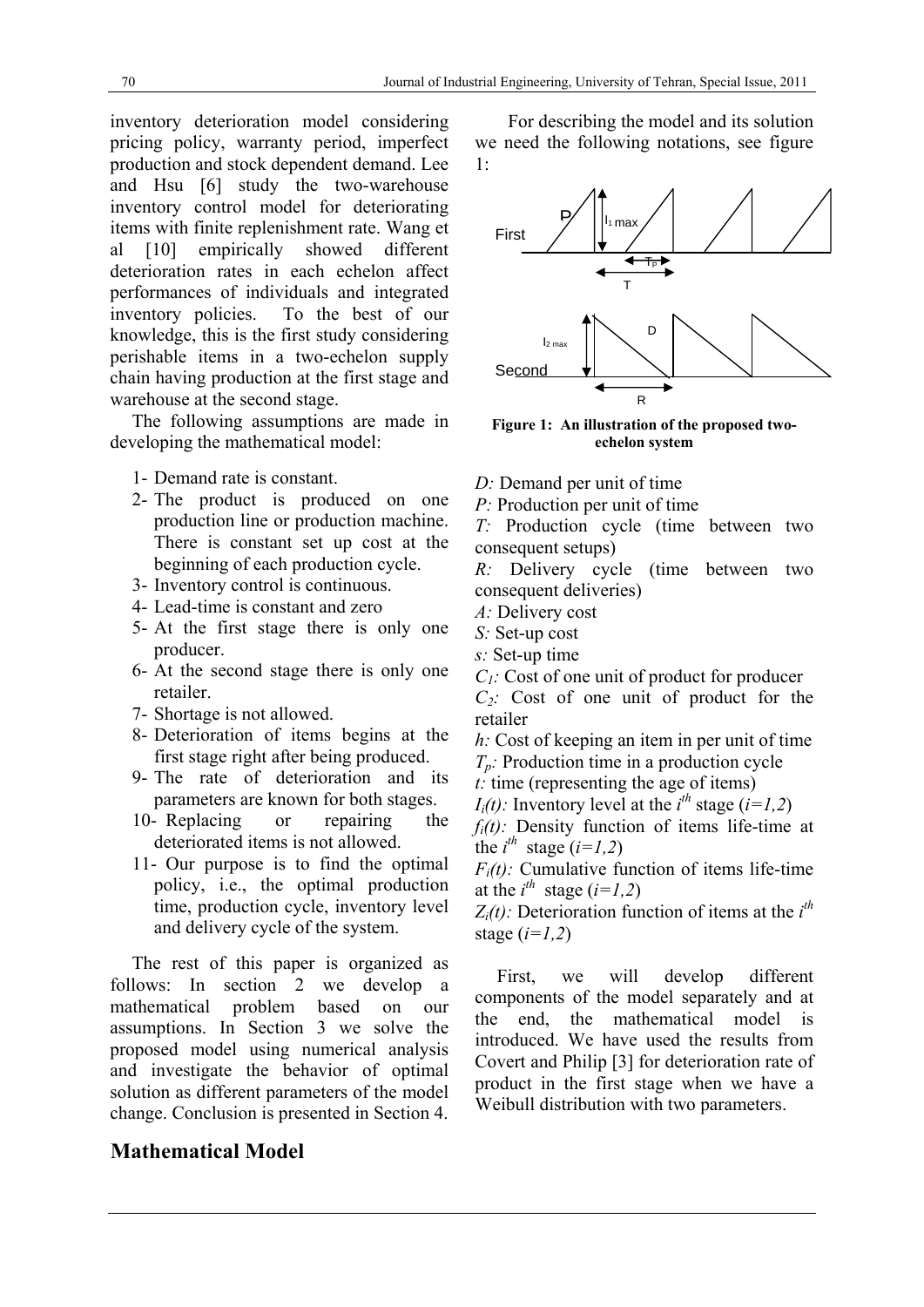$f_1(t)$ : Density function of items life-time in the first stage, has a Weibull distribution with two parameters; its p.d.f. is as follows:

$$
f_1(t) = \alpha \beta t^{\beta - 1} \exp(-\alpha t^{\beta})
$$
 (1)

in which  $\alpha$  is the scale parameter and  $\beta$  is the shape parameter.

 $F_I(t)$ : Cumulative function of items life-time in the first stage may be used along with reliability theory to gives us the initial deterioration rate as  $1 - F_1(t)$  $(t) = \frac{f_1(t)}{1 - \sum_{i=1}^{n} a_i}$ 1  $\mathcal{I}_{(4)} = \mathcal{I}_{1}$  $Z'(t) = \frac{f_1(t)}{1 - F_1(t)}$  which

results in:

$$
Z'(t) = \frac{\alpha \beta t^{\beta - 1} \exp(-\alpha t^{\beta})}{\exp(-\alpha t^{\beta})} = \alpha \beta t^{\beta - 1}
$$
 (2)

If  $(\beta > 1)$ , the initial deterioration rate is increasing with respect to time.

If  $(\beta < 1)$ , the initial deterioration rate is decreasing with respect to time.

If  $(\beta=1)$ , the initial deterioration rate is constant and Weibull distribution turns into exponential distribution.

The behavior of the initial deterioration rate,  $Z'(t)$ , as a function of time is shown in the figure 2. Note that  $Z'(t)$  is the deterioration rate for an item in inventory of the first stage at time  $t=0$ . In other words, this function is used when items are in inventory from the beginning of the planning period and we cannot use this function for a producer which produces gradually, i.e., items deteriorate after they are produced and all items are not produced at time *t=0*.

Since the production rate is *P*, an item which is produced earlier begins to deteriorate earlier, too.



**Figure 2: The behavior of the initial deterioration rate** 

We suggest finding a function for deterioration rate by take an average over time, so we will have:

$$
Z_1(t) = \frac{\int_0^t \alpha \beta x^{\beta - 1} dx}{t} = \alpha t^{\beta - 1}
$$
 (3)

According to the fact that items go to the inventory of the first stage immediately after production and their deterioration rate is zero at time  $t=0$ , it implies that  $\beta$  <1. Comparing a situation in which the warehouse is related to a producer and the items enter the warehouse gradually to a situation in which warehouse is for a retailer who receives an order altogether, we find out that the deterioration rate in the first case is 1/β of the deterioration rate in the second stage:

$$
Z_1(t) = \frac{1}{\beta} Z'(t) \, .
$$

 $I_1(t)$ : Inventory level at the first stage

The following differential equation shows the rate of inventory at the first stage:

$$
dI_1(t) = -I_1(t)Z_1(t)dt + Pdt
$$

In fact the above equation shows that inventory increases with production and decreases with deterioration. By replacing the value of  $Z_1(t) = \alpha t^{\beta-1}$  in the above equation we get:

$$
dI_1(t) = Pdt - (I_1(t)\alpha t^{\beta - 1})dt
$$
  

$$
\frac{dI_1(t)}{dt} + I_1(t)\alpha t^{\beta - 1} = P
$$

Solving the above equation with standard method results in:

$$
I_1(t) = \frac{\int_0^t \exp(\frac{\alpha}{\beta} x^{\beta}) dx + k}{\exp(\frac{\alpha}{\beta} t^{\beta})}
$$

To find the constant value of *k*, note that the inventory is equal to zero at  $t=0$ :

$$
I_1(0) = 0 \Longrightarrow k = 0
$$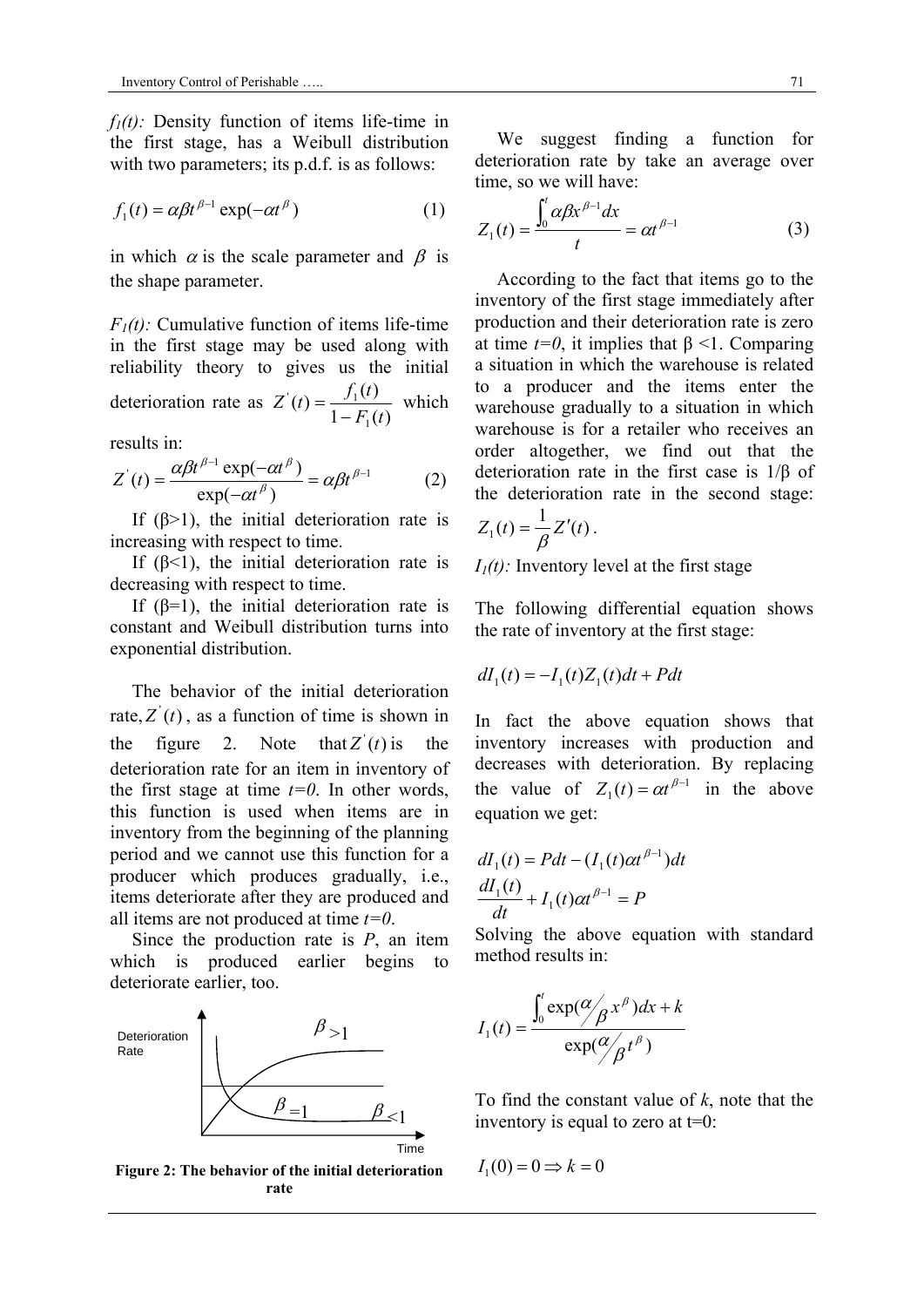So we will have: 
$$
I_1(t) = \frac{\int_0^t \exp(\frac{\alpha}{\beta} x^{\beta}) dx}{\exp(\frac{\alpha}{\beta} t^{\beta})}
$$

 $f_2(t)$ : Density function of item life-time at the second stage.

As mentioned before, the deterioration rate in two-parameter Weibull case begins at time *t=0* either with the rate of zero or infinity (see figure 2). Items after being produced and transferred to warehouse begin to deteriorate. While transferring the items to the warehouse of the second stage, deterioration rate is not zero or infinity. In fact it is not reasonable to use two-parameter Weibull distribution. This justifies the use of three-parameter Weibull which gives us more flexibility in modeling the deterioration. We have used the results from Philip [8] for deterioration rate of product in the second stage when we have a Weibull distribution with three parameters. The pdf of this distribution is defined as follows:

$$
f_2(t) = \alpha \beta (t - \lambda)^{\beta - 1} \exp[\alpha (t - \lambda)^{\beta}]
$$

 $\alpha$ : Scale parameter ( $\alpha$ >0)

- $β$ : Shape parameter (β>0)
- $\lambda$ : Location parameter ( $\lambda \leq t$ )

*F2(t):* Cumulative distribution function of items life-time in the second stage can be used to find the deterioration rate of the second stage. Similar to the first stage we have:

$$
Z_2(t) = \frac{f_2(t)}{1 - F_2(t)}
$$
  
F\_2(t) = 1 - exp $\left[-\alpha(t - \lambda)^{\beta}\right]$ 

This gives us:

$$
Z_2(t) = \alpha \beta (t - \lambda)^{\beta - 1}
$$

In this deterioration function,  $\lambda$  is not constant. Deterioration rate at  $T_P$ , when the production in a cycle of the first stage finishes, is equal to the deterioration rate at

 $t=0$  at the second stage. Therefore, we will have:

$$
\alpha\beta(0-\lambda)^{\beta-1}=\alpha T_p^{\beta-1}
$$

By solving the above equation, we will have:  $\lambda = -\frac{T_p}{\beta^{1/p-1}}$ 

 $I_2(t)$ : Inventory level at the second stage

The following differential equation shows the inventory level at the second stage:

$$
-dI_2(t) = I_2(t) \Big[ \alpha \beta (t - \lambda)^{\beta - 1} \Big] dt + D dt
$$

By solving the above equation, we get:

$$
I_2(t) = \frac{\int_0^t (-D) \exp[\alpha (x - \lambda)^\beta] dx + k}{\exp[\alpha (t - \lambda)^\beta]}
$$

in which *k* is a constant and is determined in the following way:

$$
I_2(T) = 0 \Longrightarrow k = \int_0^T D \exp[\alpha (x - \lambda)^\beta] dx
$$

Moreover, by replacing *k*, we will have:

$$
I_2(t) = \frac{\int_t^T D \exp[\alpha (x - \lambda)^\beta] dx}{\exp[\alpha (t - \lambda)^\beta]}
$$

## **Objective function**

The objective of this model is to minimize the total cost in both stages which has the following components:

Total cost = Setup cost + Holding cost at the first stage + Deterioration cost in the first stage + Delivery cost + Holding cost at the second stage + Deterioration cost at the second stage.

We will compute all parts of the objective function separately and at last, we will add them up to find the objective function as a whole.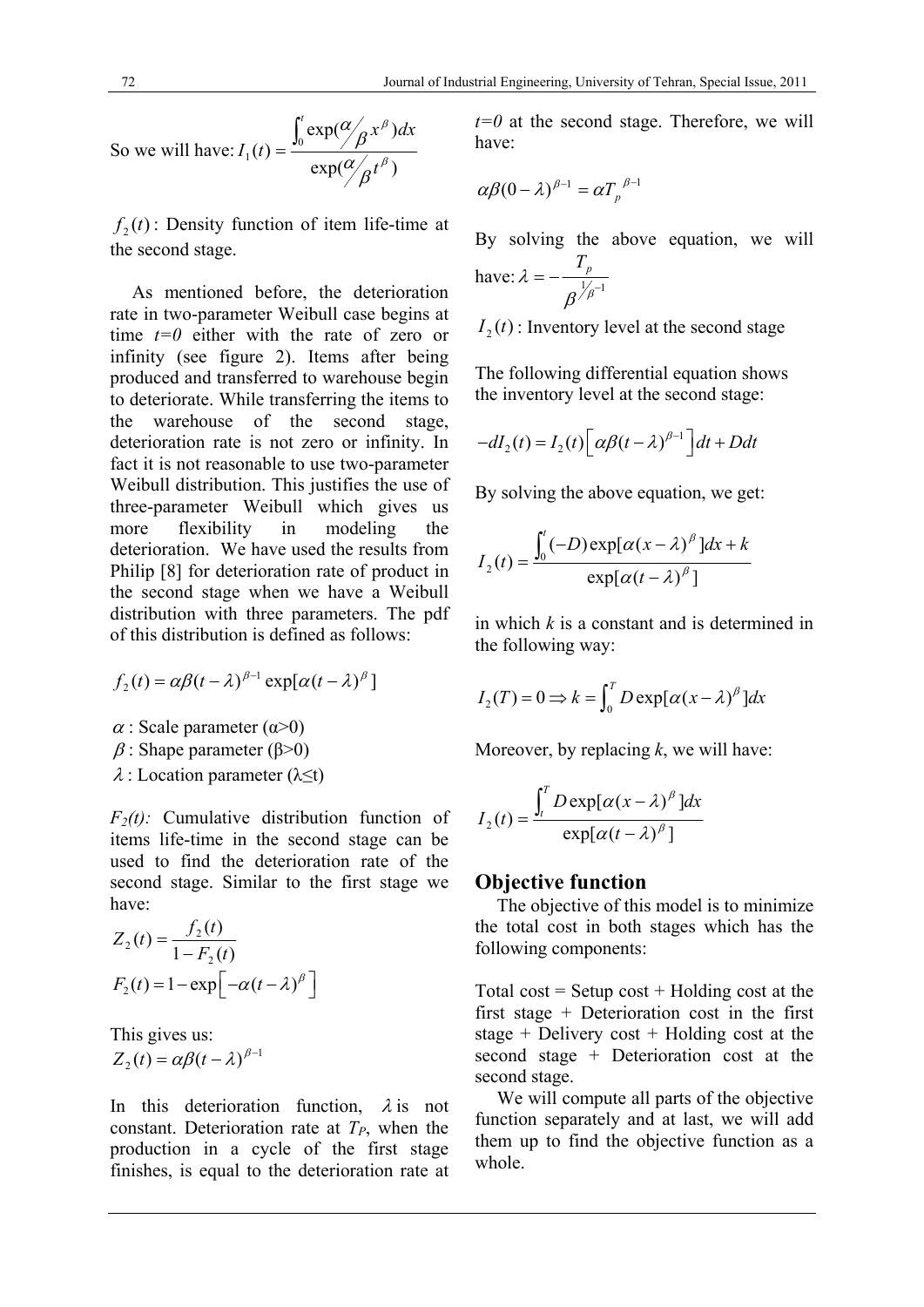#### *Setup cost*

As mentioned in the problem assumptions, setup cost is supposed to be constant. Since this cost is imposed at the beginning of each production cycle, setup cost per time unit will be:

Setup cost per unit of time= $\frac{S}{T}$ 

#### *Holding cost*

In order to compute the holding cost, we should analyze inventory behavior in both stages.

As it is shown in figure 1, setup begins at time zero at the first stage and finishes *s* units of time later. At time *s*, production begins with a constant rate *P* and continues until  $T_p$ . At this time, all of the produced items are transferred to the second stage and with a constant rate *D* they are consumed.

Note that in the figure 1, deterioration rate is not considered. According to the figure, maximum inventory at the end of production time at the first stage is equal to the maximum inventory at the moment of entering to the warehouse at the second stage. So maximum inventory at the second stage happens to be at *t=0* and we have:

$$
I_2(t) = I_{\max_2} = \frac{\int D \exp[\alpha (x - \lambda)^{\beta}] dx}{\exp[\alpha (-\lambda)^{\beta}]}
$$

And because  $I_{\max_1} = I_{\max_2}$ , we can compute holding costs of the first stage

as: 
$$
\frac{h}{2} * I_{\max_1} * \frac{T_p}{T}.
$$

The ratio *T*  $\frac{T_p}{T}$  shows the fraction of time in which the first stage warehouse has

inventory. Inventory cost of the second stage can simply be stated as:  $\frac{n}{2} * I_{\max_2}$  $\frac{h}{2} * I_{\text{max}}$ .

#### *Delivery cost*

The delivery cost per unit of time is follows:

Delivery cost per unit of time= $\frac{A}{R}$ 

## *Deterioration cost for the first stage*

Total production at the first stage= $T_p * P$ Amount of deteriorated items at the first stage= $T_p * P - I_{\text{max}_1}$ 

Cost of deterioration at the first stage per unit of time= *T*  $C_1(T_p * P - I_{\max_1})$ 

#### *Deterioration cost for the second stage*

At the second stage, the amount of deteriorated items is equal to the amount of items that enter the second stage minus the items that are used to fulfill the demand:

Amount of deteriorated items at the second stage=  $I_{\text{max}_2}$  – DR.

Cost of deterioration at the second stage per unit of time= *R*  $\frac{C_2(I_{\text{max}_2} - DR)}{D}$ .

### **Model Constraints**

As mentioned before, the maximum inventory at the first stage is when production is finished just before the whole inventory is transferred to the second stage. Maximum inventory at the second stage is when the whole inventory is received from the first stage. So one of the problem constraints is the constraint which shows  $I_{\text{max}_1} = I_{\text{max}_2}$ .

$$
\frac{\int_0^{T_p} P \exp(\frac{\alpha}{\beta} x^{\beta}) dx}{\exp(\frac{\alpha}{\beta} T_p^{\beta})} = \frac{\int_0^T D \exp[\alpha (x - \lambda)^{\beta}] dx}{\exp[\alpha (-\lambda)^{\beta}]}
$$

Next, note that the production cycle is equal to *T*, which consists of setup time, production time and idle time. Second constraint is the one that ensures setup time and production time does not exceed the production cycle.

$$
T \geq S + T_p
$$

In the above equations, we have:

$$
\lambda=-\frac{T_{p}}{\beta^{\frac{1}{\beta-1}}}
$$

Obviously, the model consists of nonlinear non-convex objective function, which has a nonlinear non-convex equality constraint and a nonlinear non-convex inequality constraint. This problem is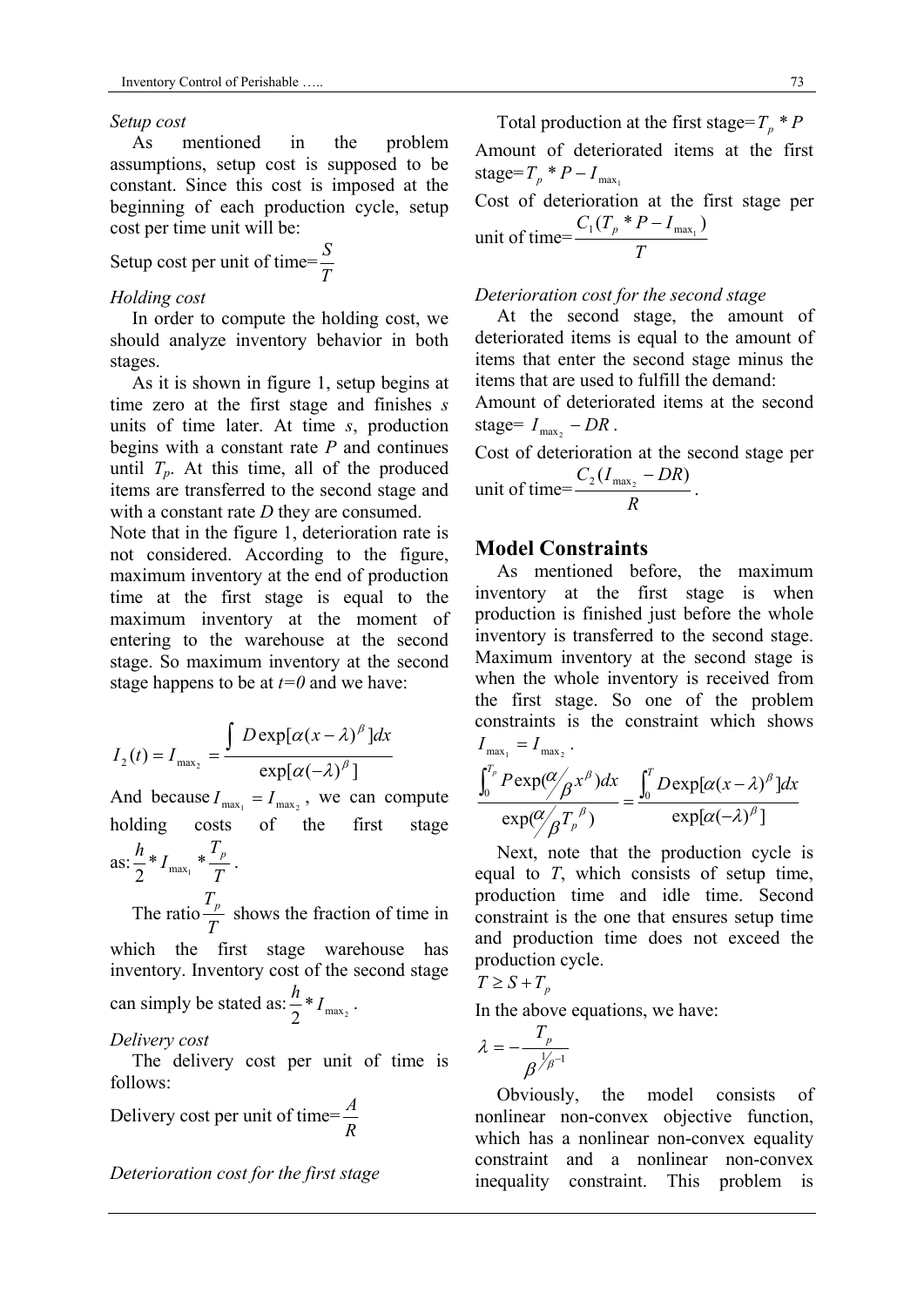difficult to solve using exact methods and in a closed form.

## **Numerical Analysis**

MATLAB is used and the near-optimal solutions are obtained using a coordinated search method. To implement the search in a narrower space, we can use a simple upper limit and lower limit for the production time:

Clearly, the number of cycles cannot  $1-\frac{D}{R}$ 

exceed *s P* . On the other hand, we have:

number of cycles =  $T_p \ge \frac{D}{P}$ .

From the above inequalities, we will come to the following conclusion:

$$
T_p > \frac{Ds}{(P-D)}
$$

For an upper limit on  $T_p$ , it is worthy to note that if  $T_p$  becomes very large, the deterioration rate grows so fast that the inventory level at the first stage does not increase at all. In other word, a very large production time may cause the deterioration rate to be greater than the production rate. Finding the upper limit in this way is very complicated though. Instead we have used the following very simple upper limit in our numerical study:  $T_p < 1-s$ .

In this section, for analyzing the proposed model, we have solved a numerical example and done sensitivity analysis so that we can find out what are the effects of changing different parameters in the model.

### *Example*

Assume a system which has a producer at the first stage and a retailer at the second stage. The producer produces an item with the production rate *P* and stocks the item at its warehouse. The deterioration of the item at the first stage is following two-parameter Weibull in the form of  $Z_1(t) = \frac{1}{60.5}t^{0.5}$  $1^{(t)}$ <sup>-</sup> 600  $Z_1(t) = \frac{1}{\epsilon_0 \epsilon_0} t^{0.5}$ . After finishing the production time and transferring items to the warehouse of the second stage, the deterioration function

changes to a three-parameter Weibull of the

form 
$$
Z_2(t) = (\frac{1}{600})1.5((t - \lambda)0.5)
$$
.

Other parameters values of the problem are as follows:

 $\alpha$  =1/600,  $\beta$ =1.5, h=0.1, C<sub>1</sub>=4, D=7, A=150, S=100, s=2,  $C_2$ =4

The optimal policy of the system is obtained as follows:

Optimal production and delivery cycle  $(T=R)=171600$ 

Production time=64308

Maximum inventory=1272277

Total cost=9106

Next we show the impact of different assumptions and parameters on the key elements of the optimal policy.

1- The influence of the assumption that items are perishable on total cost, maximum inventory level, *Imax*, and optimal production cycle,  $T_p$ , is summarized in table 1.

 As it is expected, adding the assumption of perishability to the problem assumptions will result in increasing the total cost. The behavior of the two variables  $T_p$  and  $I_{max}$ with and without perishable items are depicted in figures 3 and 4 respectively.

By adding perishability assumption to the model, increasing T*p* results in *Imax* being increasing up to some point and then declining. This is because by increasing the inventory, deterioration rate increases and after some time, it becomes larger than the production rate.

The behavior of  $T_p$  and *T* are exactly the same as T*p* and *Imax*.

|                                | Item is not<br>perishable | Item is<br>perishable | Rate of<br>change |
|--------------------------------|---------------------------|-----------------------|-------------------|
| <b>Total Cost</b>              | 7755.90                   | 9106                  | 17.40             |
| Maximum<br>Inventory           | 157.16                    | 127.22                | $-19.05$          |
| Optimal<br>Production<br>Cycle | 22.56                     | 17.16                 | $-23.93$          |

**Table 1: The effect of perishable items**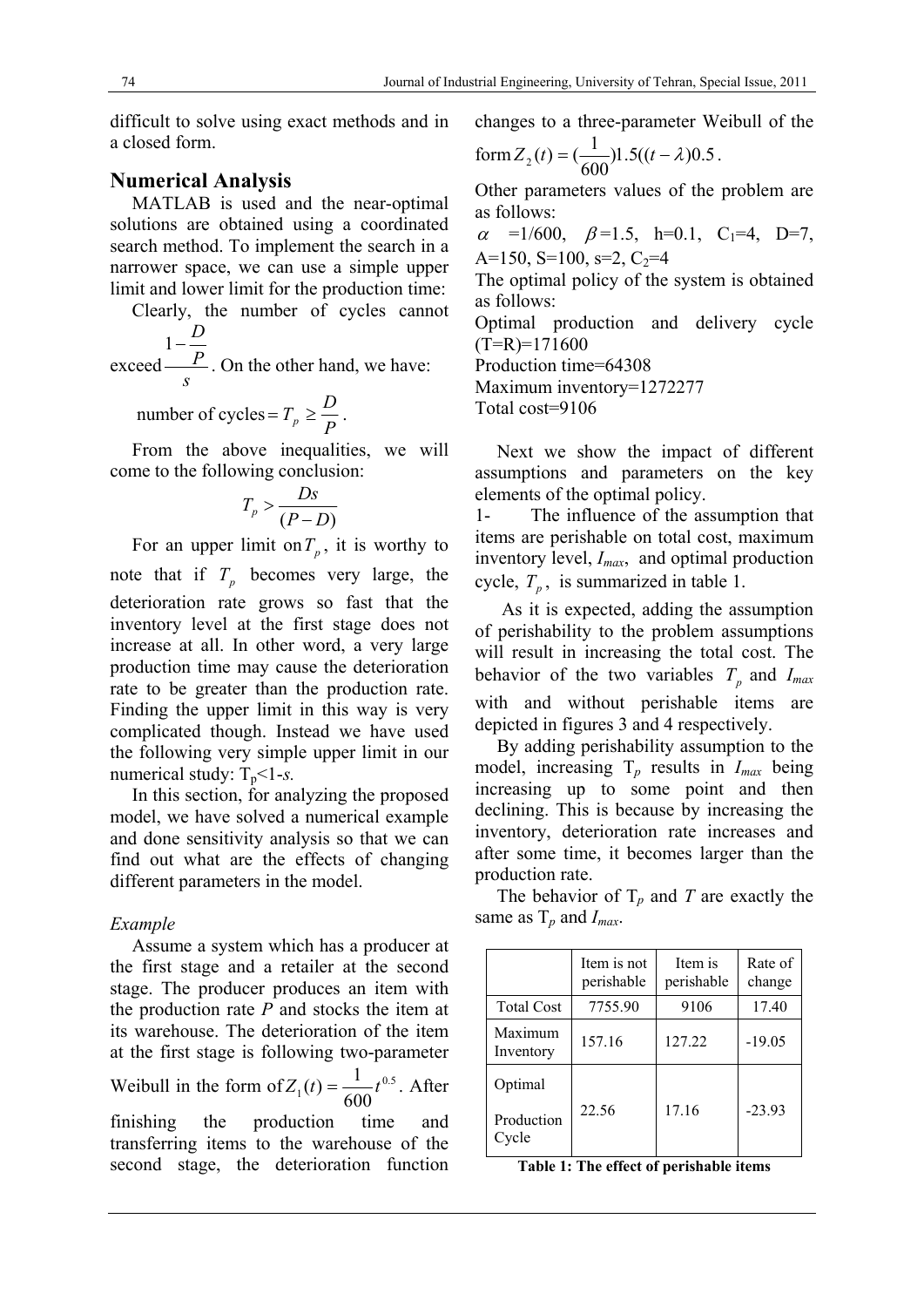

**Figure 3: Behavior when item is not perishable** 



**Figure 4: Behavior when item is perishable** 

2- Changing in *α* in the interval (0,1/300) will result in the following changes in the optimal solution:

By increasing *α*, the rate of deterioration will increase too, so it is expected that total system cost increases too (see figure 5). By increasing  $\alpha$  we predict that  $I_{max}$  decreases, because increasing *α* makes the rate of deterioration to increase. As a result, the inventory should decrease. This implies that the production cycle decreases too (see figure 6).

3- The changes in the holding cost in the interval of (0, 0.1) will result in the following changes in the optimal solution:

By increasing the holding cost, we predict *Imax* would decrease because increasing the holding cost, implies the inventory level to decline.

The result of comparing the optimal points with respect to holding cost changes is summarized in the table 2.



**Figure 5: The influence of α on total cost function**



The deterioration cost and setup time did not show any influence on TC,  $T_p$  and  $I_{max}$ .

As we can see, the model is more sensitive to  $\alpha$  and holding cost but it is not sensitive to other parameters. This means that using non perishable models for the case of perishable items may lead to the significant errors in total cost estimation as well as mistake managerial decisions such as quantity order. Also these experiments showed that having precise values of  $\alpha$  and holding cost are very important from point of view of management.

### **Conclusion**

In this paper we have developed a twoechelon inventory model for perishable items with stochastic life-time. At the first stage, the deterioration rate is following a twoparameter Weibull distribution while at the second stage, it is modeled via a threeparameter Weibull distribution.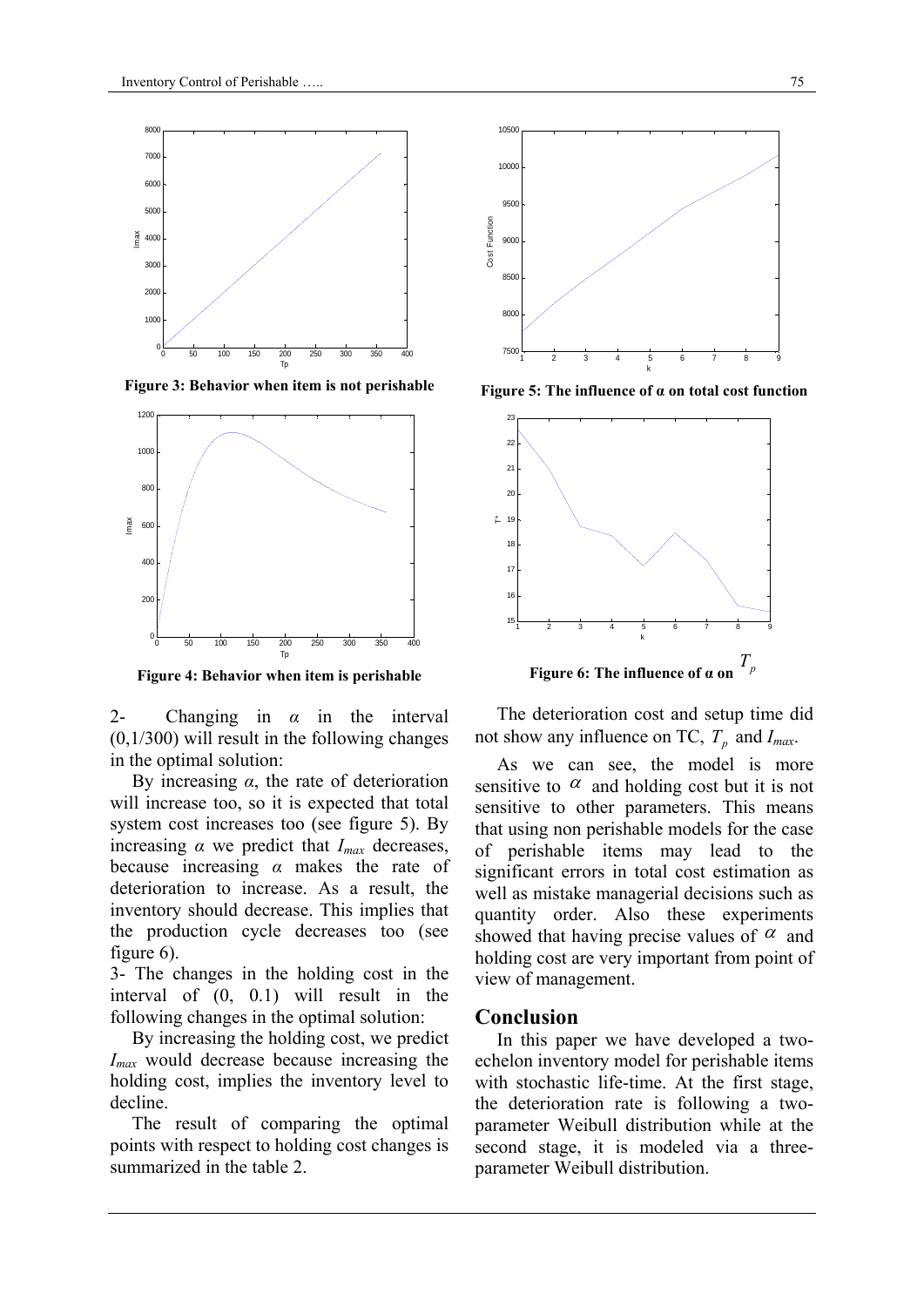The optimal solution is obtained using numerical methods and the influence of different model parameters on the optimal policy is considered. The results reveal that a small change in the deterioration parameters has a great effect in the total cost. Our goal is to provide a general framework for these kinds of problems and illustrate how this complicated system can be modeled. To the best of our knowledge, this is the first paper which considers two different deterioration rates for two stages with a high level of flexibility in modeling.

| Inventory<br>cost | Total<br>Cost | Maximum<br>Inventory | Optimal<br>Production<br>Cycle |
|-------------------|---------------|----------------------|--------------------------------|
| %100              | 1.19          | 99.31                | 13.68                          |
| $\%75$            | 1.13          | 99.31                | 13.68                          |
| $\%50$            | 1.06          | 120.27               | 16.32                          |
| %25               | 0.99          | 120.27               | 16.32                          |
|                   | 0.91          | 127.22               | 17.16                          |
| $\% -25$          | 0.83          | 147.99               | 19.68                          |
| $\% - 50$         | 0.73          | 147.99               | 19.68                          |
| $\% - 75$         | 0.63          | 189.06               | 24.36                          |
| $\% - 100$        | 0.50          | 216.06               | 27.24                          |

**Table 2: The influence of changes in holding cost**

#### **References**:

- 1- Chen, Z.-L. (2004). "*Integrated Production and Distribution Operations: Taxonomy, Models, and Review*." Handbook of Quantitative Supply Chain Analysis: Modeling in the E-Business Era, Simchi-Levi, D., Wu, S.D., Shen, Z.-J., (Eds), Kluwer Academic Publishers.
- 2- Chung, C.J. and Wee, H-M. (2008). "An integrated production-inventory deteriorating model for pricing policy considering imperfect production, inspection planning and warranty-period and stock-level-dependant demand." *International Journal of Systems Science*, Vol. 38, PP. 823-837.
- 3- Covert, R. and Philip G. (1973). "An EOQ Model for Items with Weibull Distribution Deterioration." *AIIE Trans*. Vol. 5, PP. 323-326.
- 4- Hill, R.M. (1997). "The Single-Vendor Single-Buyer Integrated Production-Inventory Model with a Generalized Policy." *European Journal of Operational Research*. Vol. 97, PP. 493-499.
- 5- Hill, R.M. (1999). "The Optimal Production and Shipment Policy for the Single-Vendor Single-Buyer Integrated Production-Inventory Problem." *International Journal of Production Research*. Vol. 37, PP. 2463- 2475.
- 6- Lee, C.C. and Hsu S-L (2009). "A two-warehouse production model for deteriorating inventory items with time-dependent demands." *European Journal of Operational Research.* Vol. 194, PP. 700–710.
- 7- Loa, S-T, Wee, H-M. and Huang, W-C. (2007). "An integrated production-inventory model with imperfect production processes and Weibull distribution deterioration under inflation." *Int. J. Production Economics.*  Vol. 106, PP. 248–260.
- 8- Philip, G.C. (1974). "A Generalized EOQ Model for Items with Weibull Distribution Deterioration." *AIIE Trans* . Vol. 6, PP. 159-162.
- 9- Rau, H., Wu, M. and Wee, H. (2003). "Integrated Inventory Model for Deteriorating Items under a Multi-Echelon Supply Chain Environment." *Int. J. Production Economics*. Vol. 86, PP. 155–168.
- 10-Wang, K-J, Lin, Y.S. and Yu, J C.P. (2011). "Optimizing inventory policy for products with time-sensitive deteriorating rates in a multi-echelon supply chain." *Int. J. Production Economics*. Vol. 130 , PP. 66-76.
- 11-Wee, H.M., Jong, J.F. and Jiang, J.C. (2007). "A Note on a Single-Vendor and Multiple-Buyers Production-Inventory Policy for a Deteriorating Item." *European Journal of Operational Research*. Vol. 180, PP. 1130– 1134.